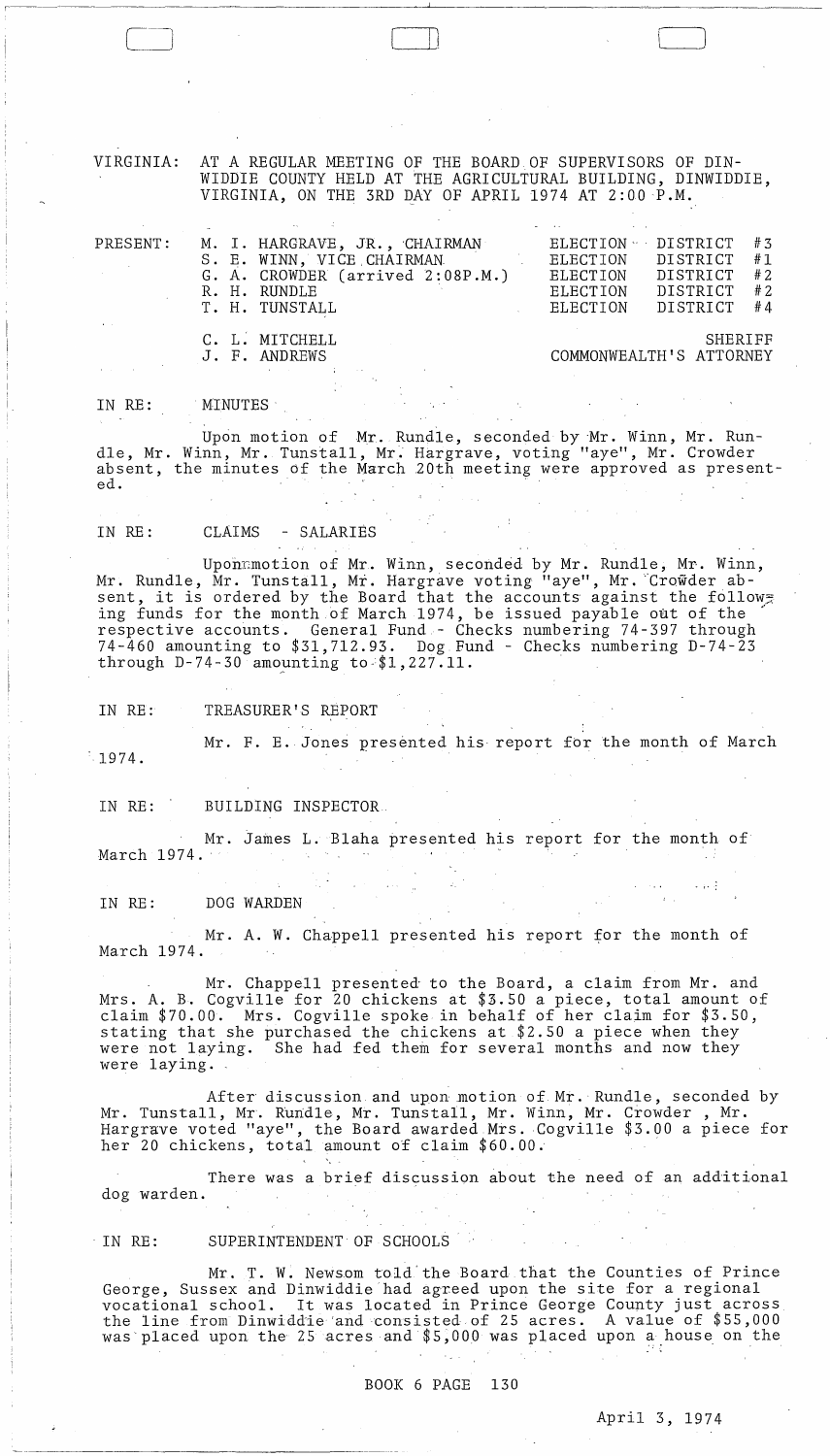property. Dinwiddie's portion of the purchase price figured at 35.38 propose, amounted to \$21,228.00. In addition, money would be needed to pay for the survey and soil testing.

Upon motion of Mr. Tunstall, seconded by Mr. Winn, Mr. Tunstall, Mr. Winn, Mr. Crowder, Mr. Rundle, Mr. Hargrave voting "aye", the Board appropriated \$25,000.00 to cover the purchase price of the land, cost of survey and soil testing for the regional vocational school.

### IN RE: DIRECTOR WATER AUTHORITY

Mr. Robert Ritchie presented to the Board of Supervisors a draft copy of the first 5 articles of the proposed rules and regulations of the Dinwiddie County Water Authority. He asked the Board to review and pass on any comments to him regarding these rules and regulations. He stated that the Water Authority would go over these rules and regulations at their meeting this coming Monday, April 8th.

# IN RE: LAW ENFORCEMENT MANPOWER POOL AGREEMENT

The Board of Supervisors had postponed a decision on this law enforcement manpower pool agreement untid such time as the Commonwealth's Attorney and the Sheriff had had an opportunity to discuss the matter with them. Both the Commonwealth's Attorney and the Sheriff stated their approval of this agreement.

متحدث متلوء

Upon motion of Mr. Rundle, seconded by Mr. Crowder, Mr. Rundle, Mr. Crowder, Mr. Tunstall, Mr. Winn, Mr. Hargrave voting "aye", the Crater Planning District Commission Law Enforcement Manpower Pool Agreement authorized by Section 15.1-131 of the Code of Virginia of 1950, as amended, was adopted.

### IN RE: INTRODUCTION OF WILLIAM MOSELEY, ARCHITECT

The Chairman, Mr. Hargrave presented Mr. William Moseley of Moseley Henning Associates, as the County's architect. The Board briefly discussed with Mr. Moseley the office space situation that now exists in the County.

### IN RE: PURCHASE OF COUNTY LAND BY BANK OF VIRGINIA

~

 $e^{\pm i\omega}$  -  $\cdots$ 

 $\omega_{\rm{max}} = 1.5$ 

At the February 6th meeting, Mr. H. G. Jennings, Vice-President of the Bank of Virgnia, Dinwiddie, appeared before the Board to ask that they sell approximately 15 hundredths of an acre of County land located on the southside of Route 1402 directly across from the Courthouse. At that time, the Chairman of the Board responded by stating that the County was now in the process of having a master plan drqwn and he did not feel that the Board could commit on the sale of any property until such time as the master plan was drawn. Mr. Moseley has been hired since that time, so the Chairman directed the County Administrator have Mr. Moseley give his opinion on the sale of this property.

Mr. Moseley told the Board that it was nice to have a bank building in the courthouse area, and it was small parcel of land, but building in the courthouse area, and it was a small partel of land, but<br>he did not feel that he could commit on saying that it should or should not be sold until such time that he had completed his master plan and this decision should be forthcoming in 30 to 40 days.

The Chairman asked the County Administrator to pass this information along to Mr. Jennings of the Bank of Virginia.

### IN RE: ACCEPTANCE OF DINWIDDIE VOLUNTEER DEPARTMENT'S VEHICLE

 $\label{eq:2} \begin{array}{cc} \mathcal{L}_{\text{max}} & \mathcal{L}_{\text{max}} & \mathcal{L}_{\text{max}} \\ \mathcal{L}_{\text{max}} & \mathcal{L}_{\text{max}} & \mathcal{L}_{\text{max}} \end{array}$ 

Upon motion of Mr. Winn, seconded by Mr. Tunstall, Mr. Winn, Mr. Tunstall, Mr. Crowder, Mr. Rundle, Mr. Hargrave voting "aye", the Mr. Tunstail, Mr. Crowder, Mr. Kundle, Mr. naigiave voling aye, the<br>Board of Supervisors accepted the title to a 1969 Ford Van Identification #E34AHF3l549 for the purpose of placing insurance and licenses plates on the vehicle. أنفق المتفهول المنابذة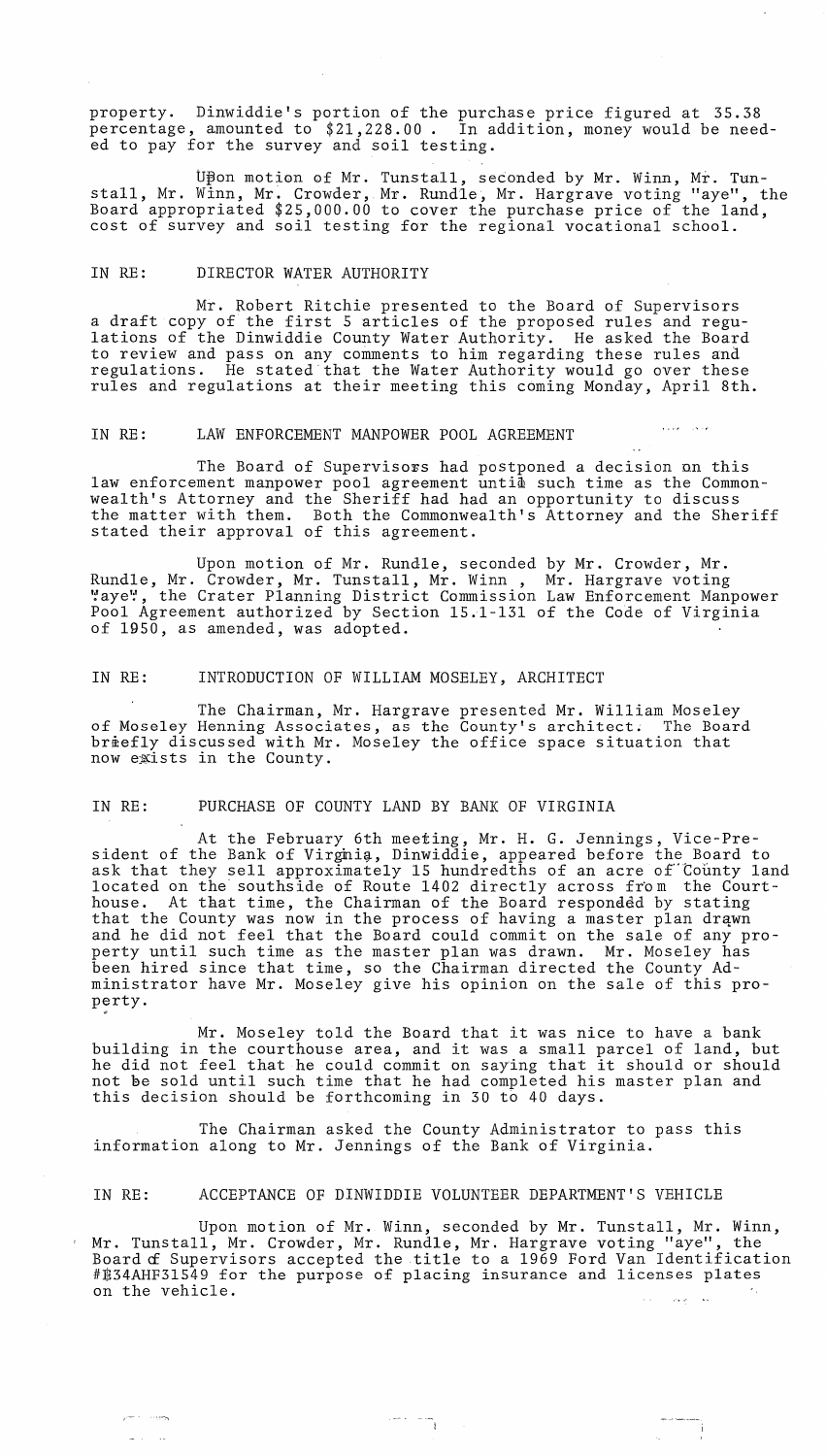# IN RE: LEW JONES VILLAGE SUBDIVISION PLAT

Mr. Carl Mason presented to the Board, the Lew Jones Village Subdivision Plat, Section #1, containing 13 lots. Mr. Mason stated that he had commitments on these lots and would like to start construction of houses and he would record, the other sections as needed. Mr. Mason further stated that it was his intention to put in a central water system for the entire subdivision and a central sewer system for a portion of the subdivision.

C] Lll [

The installation of a central water system provoked conversation from the Board members, expressing concern about the maintenance of this water system after it was put into service.

The County'Administrator told the Board that this plat'met all the specifications of the Dinwiddie County Code, the plat had been signed by the Highway Department and the Health Department, and a letter from Mr. Mason stating that he would comply with all the specifications laid down by the Dinwiddie County Water Authority relative to his water system.

Upon motion of Mr. Rundle, seconded by Mr. Tunstall, Mr. Rundle, Mr. Tunstall, Mr. Crowder, Mr. Winn, Mr. Hargrave voting "aye", the Chairman was authorized to sign the Lew Jones Village Subdivision Plat.

''---------~-

# IN RE: VIRGINIA DEPARTMENT OF HIGHWAYS ANNUAL SECONDARY MEETING

This being the time and place as advertised in the Progress-Index on March 26th and '29th in accordance with Section 33.1~7 of the Code of Virginia, 1950 as amended; for the Virginia Department of Highways to meet with the Dinwiddie County Board of Supervisors, in the Agricultural Building, Dinwiddie Courthouse, to discuss and advise with the Board of Supervisors, and the citizens, present plans and proposals for the maintenance and improvements including construction and reconstruction of such roads in the Secondary System of State Highways in Dinwiddie County, and for the Board of Supervisors to invite requests for improvements to the Secondary\_System of Roads from interested citizens, and to make recommendations to the Virginia Department of Highways as to the expenditure for funds of such work in Dinwiddie County.

Mr. R. V. Lancaster, III, Resident Engineer, and Mr. B. C. Medlock, Assistant Resident Engineer, represented the Department of Highways before the Board.

I

Namozine District - Route 732 - Mrs. Bartley L. Ashworth presented to the Board a petition bearing 26 names requesting that State Route 732 be paved.

At this time, Mr. Lancaster explained the standards used in determining when a secondary road was to be' paved. '

Route 690 - Mrs. Lottie Williams requested that this road be paved.

Rohoic District - West Park Drive (not in State System) -Mr. Fletcher Mayton requested the Board do something about this road. He was advised- that he should discuss this matter with the County Administrator and forms would be filled out. so' the Roadviewers could take a look at this road and recommend whether it should or should not be included in the State Secondary System.

Mr. Mayton, asked that the Highway Department give consideration to a fire light at the Intersection of Lee Blvd and Route 226. Mr. Lancaster responded that this Intersection was under study and at such time that the study was completed he would be in a better position to answer this question.

Sapony District - Route 692 - Mr. Tunstall stated that the citizens that lived along this road had asked him to convey their feelings about paving this road to the Highway Department.

BOOK 6 PAGE 131

 $\sim 10$ 

 $\sim 100$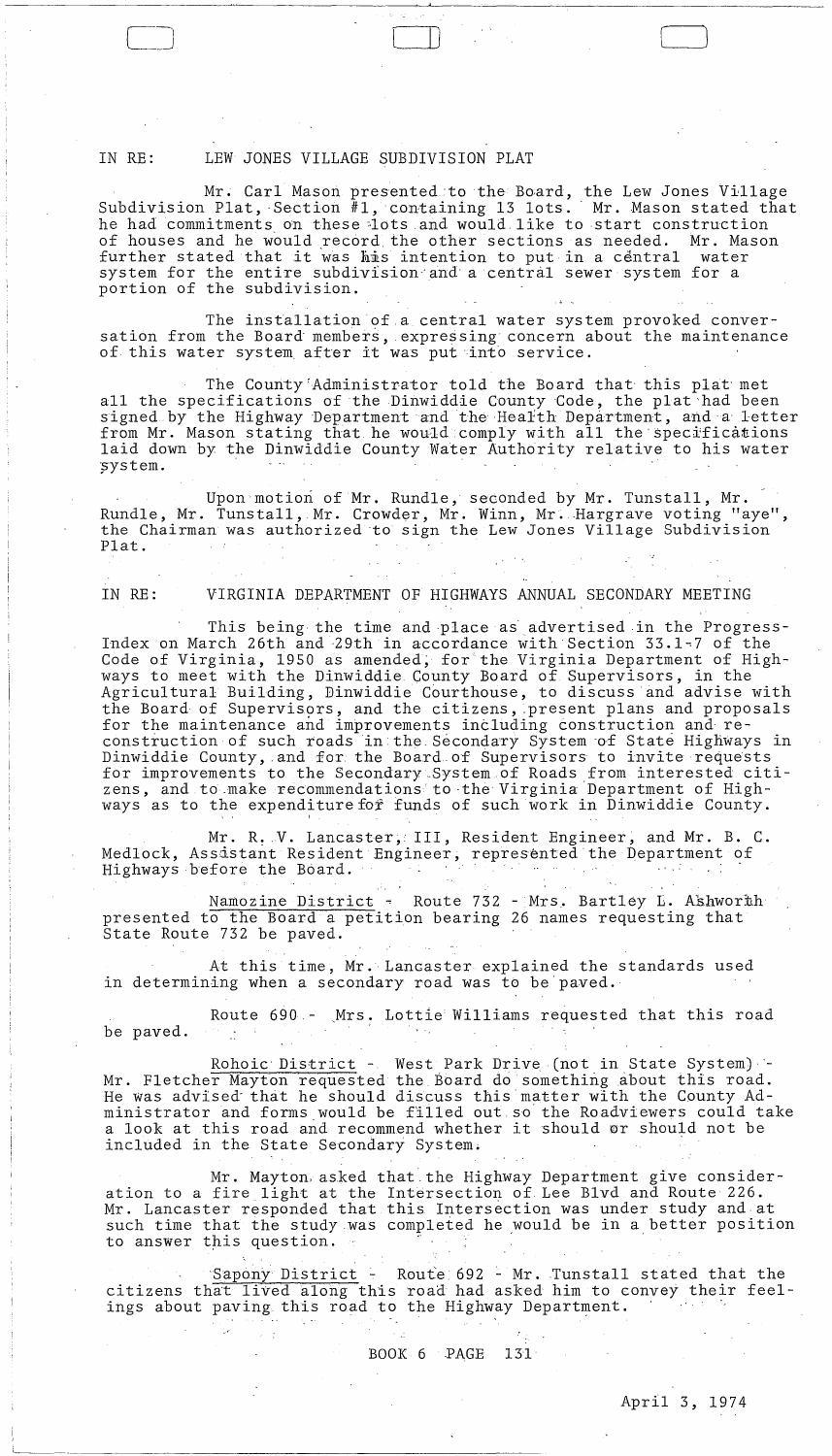Darvills District - Route 707 and Route 683 - Mr. S. E. Winn asked the Highway Department tot give consideration to paving these roads.

Rowanty District - Route 604 - Mrs. Kathleen Brockwelldand Mr. A. W. Chappell requested the Board take steps to have this road widened because it was so narrow in some places that it was dangerous to meet a vehicle.

J

·The Board discussed these requests for improvements to Secondary Roads: Upon motion of Mr. Crowder, seconded by Mr. Winn, Mr. Crowder, Mr. Winn, Mr. Tunstall, Mr. Rundle, Mr. Hargrave voting "aye", the Virginia Department of Highways was asked to give consideration to the requests in keeping with the priority assigned to these roads, and further that the Virginia Department of Highways advise the Board of the status of these roads in the forthcoming 1974-75 Secondary Road Budget.

IN RE: RE-ROUTING OF INTERSECTION AT 226 AND U. S. ROUTE 1

Mr. Lancaster diagrammed on the chalk board, the re-routing that the Virginia Department of Highways was doing at the intersection of Route 226 and U. S. Highway #1.

IN RE: EARL ROBERTS & SALE OF LAND

Mr. Earl Roberts appeared before the Board to request why he could not sell two acres off the.back of his property. He said that he had asked the Eounty Administrator to let him do this and he had been denied. The County Administrator had outlindd on this plat two alternatives that he had, and neither one was satisfactory to him. In addition, Mr. Roberts stated that the County Administrator thld him that he could sell the property, but a plat acompanying the deed could not be approved, without complying with the two alternatives.

After discussion, the Chairman told Mr. Roberts that the Board and the County Administrator would get together with the Commonboard and the county Administrator would get together with the common<br>wealth's Attorney to find out if there were any other alternatives available and he would be advised within a week or ten days.

IN RE: AMENDMENT - REDISTRICT ORDINANCE VOTING PLACES,

This being the time and place as advertised in the Southside Virginia News on March 20th and 27th for the Board of Supervisors to conduct a public hearing on an ordinance to amend Section 19-4 Article 3 Chapter 19 of the Dinwiddie County Code, to change the polling place of Precinct #201 Kenwood, From Kenwood United Methodistr Church to Rohoic Elementary School and to change the  $\beta$ olling place of Precinct #301 Courthouse from the building formerly occupied by Dinwiddie Motor Company to Dinwiddie Elementary School.

No one appeared to speak regarding this amendment to the Dinwiddie County Code.

Upon motion of Mr. Rundle, seconded by Mr. Winn, Mr. Rundle, Mr. Winn, Mr. Tunstall, Mr. Crowder, Mr. Hargrave voting "aye", BE IT ORDAINED BY THE. BOARD OF SUPERVISORS OF DINWIDDIE COUNTY, V1RGINIA, that the list of polling places set forth for the various precincts in Section 1944 "numbers and names of precincts; polling places" of the Dinwiddie County Code, Article LL1, Chapter 19 6f samd. Code as adopted on March 21, 1973, be amended in the following respects so as to change the polling places for Precincts Number 201, Kenwood, and Number 301, Courthouse:

- (1) Beside Precinct "Number 201 Kenwood," the words "Kenwood United Methodist Church" are deleted and in their place are substituted the words "Rohoic Elementary School.
- (2) Beside Precinct '!Number 301, Courthouse," the words "Building formerly occupied by-Dinwiddie Motor Company" are deleted and in their place are substituted ·the words "Dinwiddie Elementary School."

And in all other respects said Section 19-4 of the Dinwiddie County Code is reordained.

---~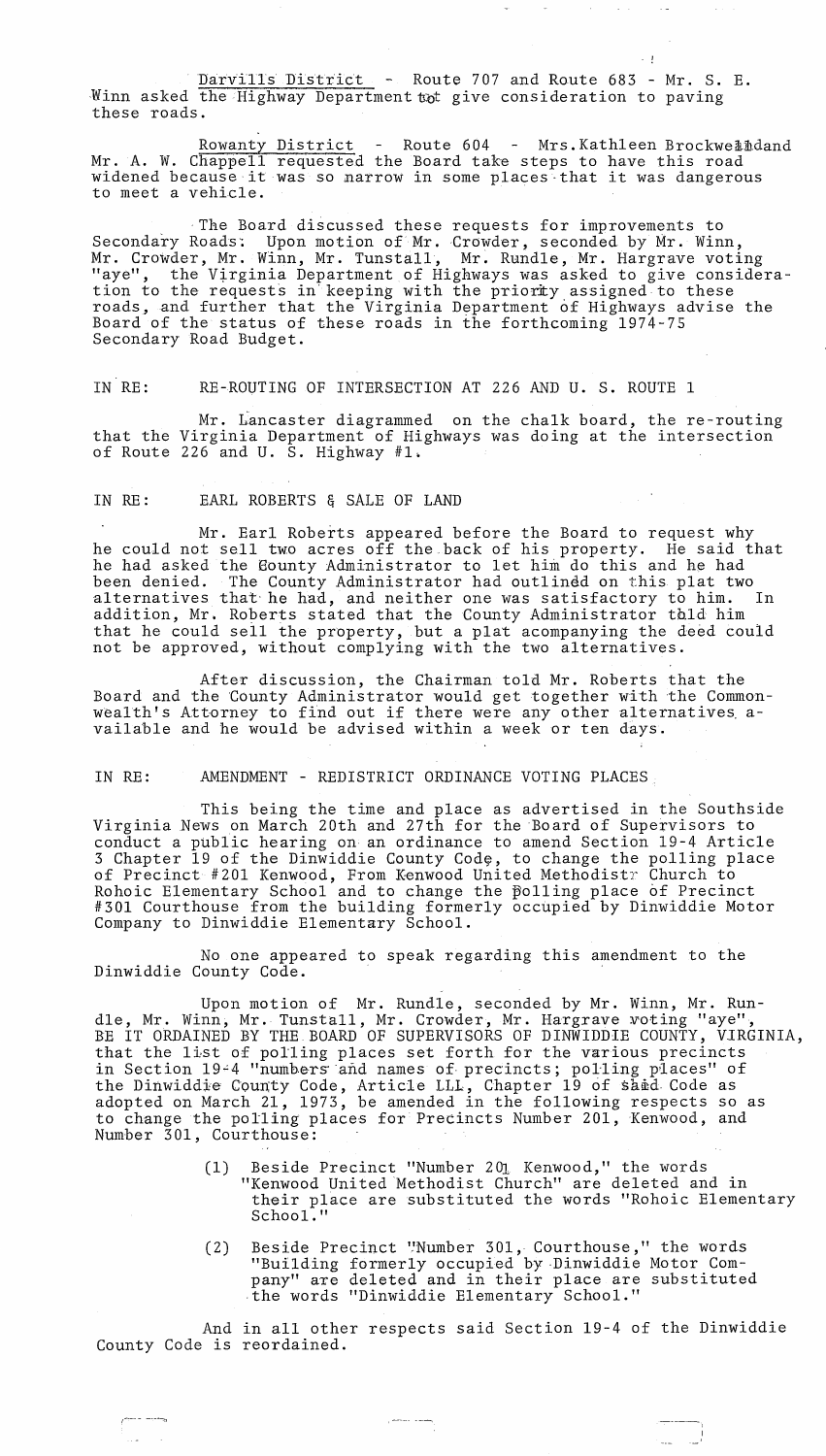IN RE: LIGHT AT INTERSECTION OF U. S. ROUTE 460 AND U. S. ROUTE 1

 $\lfloor \cdot \rfloor$ 

The Board briefly discussed with the Highway Department the location of a street light at the Intersection of U. S. Route 460 and U. S. Route 1. The Board decided that they should study this matter further and come back with a'recommendation at the May 1st Board meeting.

LJ [ (~-\

IN RE: CLOSING OF STATE ROUTE.603 TO THROUGH TRUCK TRAFFIC

Upon motion of Mr. Rundle, seconded by Mr. Crowder, Mr. Rundle, Mr. Crowder, Mr. Winn, Mr. Tunstall, Mr. Hargrave voting "aye", the following resolution was adoppede

WHEREAS. the residents located on and in the vicinity of Route 603, Sterling Road, petitioned the Board of Supervisors to prohibit or restrict the use by through traffic on Route 603, from U. S. Route 1, to Route 226, by any truck or truck·and trailer or simitrailer combination except a pickup or panel truck.

WHEREAS, the Board of Supervisors acting upon the petition of these citizens of Dinwiddie County, and in accordance with Section 46.1-171.2 of the Code of Virginia of 1950 as amended, conducted a public hearing on December 5, 1973, to determine the feasibility of closing this road to through truck traffic, and

. . WHEREAS, the Board of Supervisors did at this public hearing request the State Highway Commission to,prohibit or restrict the use of through traffic on Route 603, Sterling Road between Route 226 and U. S. Route 1, in Rohoic District, by any fruck or truck and trailer or simi-truck and trailer combination except a pickup *of* panel truck, and

WHEREAS, on December 14, 1973, the County Administrator of Dinwiddie County forwarded to the Petersburg Resident Engineer, an extract of the Board minutes stating the action they took requesting extract of the Board minutes stating the action they took requesting<br>
other information requested in the letter dated August 16, 1973, from<br>
Mr. C. A. Palmer, Secondary Roads Engineer and Mr. J. G. Ripley, State<br>
Urban Eng other information requested in the letter dated August. 16, 1973, from Mr. C. A. Palmer, Secondary Roads ;Engineer and Mr. J. G. Ripley, State Urban Engineer to all district and resident engineers, and

 $\cdot$  WHEREAS, the Board of Supervisors had been advised by Mr. R. V. Lancaster, III, Petersburg Resident Engineer, that the Board's request to close said road to through truck traffic was approved by

WHEREAS, Mr. Lancaster advised the Board that the Richmond District Office had approyed the Board's, request to ciose said road to through traffic, and  $\mathbb{P}^1 \times \mathbb{P}^2 \times \mathbb{P}^1 \times \mathbb{P}^1 \times \mathbb{P}^1 \times \mathbb{P}^1 \times \mathbb{P}^1 \times \mathbb{P}^1 \times \mathbb{P}^1 \times \mathbb{P}^1 \times \mathbb{P}^1 \times \mathbb{P}^1 \times \mathbb{P}^1 \times \mathbb{P}^1 \times \mathbb{P}^1 \times \mathbb{P}^1 \times \mathbb{P}^1 \times \mathbb{P}^1 \times \mathbb{P}^1 \times \mathbb{P}^1 \times \mathbb{P}^1 \times \mathbb{P}^1 \times$ 

WHEREAS, Mr. Lancaster advised the Board that the Board's request to close said road to through truck trafficehas been forwarded on the Highway Commission, and

WHEREAS, Mr. Lancaster advised the Board that the Highway Commission has received a number of similar requests from governing bodies throughout the State, and to determine the feasibility of closing these roads to through truck traffic the Highway Commission 'has closed one road in Fairfax County to observe and determine if the results are beneficial to the citizens of 'Fairfax County, and

, ' WHEREAS, the Board of Supervisors having complied with the Code of Virginia and the rules and regulations promulgated by the Department of Highways cannot understand why its request to close said road to through truck traffic has not been acted upon,

NOW THEREFORE BE IT RESOLVED, the Board of Supervisors of Dinwiddie County petitions the Highway Commission, at the earliest possible date, to act favorably upon the Board's request to close State Route 603 to through truck traffic, and

BE IT FURTHER RESOLVED, that the Board of Supervisors of Dinwiddie County be kept advised of the status of their request.

BOOK 6, PAGE 132